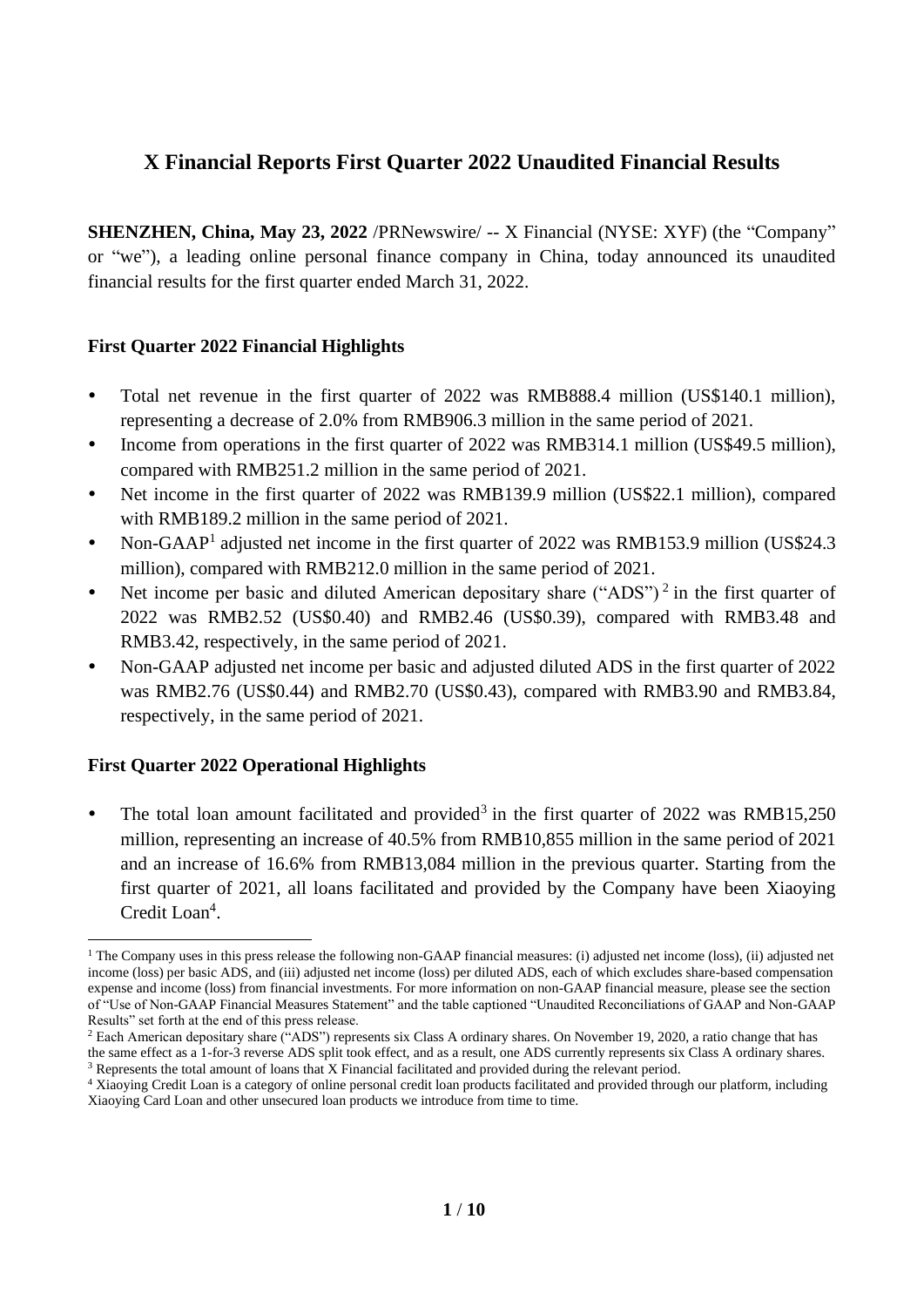- The total outstanding loan balance<sup>5</sup> as of March 31, 2022 was RMB26,659 million, compared with RMB24,912 million as of December 31, 2021 and RMB16,589 million as of March 31, 2021.
- The delinquency rate for all outstanding loans<sup>6</sup> that are past due for  $31-60$  days as of March  $31$ , 2022 was 1.31%, compared with 1.48% as of December 31, 2021 and 0.82% as of March 31, 2021.
- The number of cumulative borrowers<sup>7</sup> was 8.4 million as of March 31, 2022.
- Total cumulative registered users reached 70.1 million as of March 31, 2022.

Mr. Justin Tang, the Founder, Chief Executive Officer and Chairman of the Company, commented, "We are pleased to start 2022 with a solid performance for the first quarter, despite of multiple challenges from the resurgence of COVID-19 and the economic slowdown in China. The total loan amount facilitated and provided in the first quarter increased on both a yearly and quarterly basis. We also saw our asset quality remained stable during the quarter. However, given the uncertainties of the macro environment, we are cautious about the business outlook for the coming quarters. We will continue to closely monitor the market dynamics, and stay vigilant to any inefficiencies and issues related to the pandemic in China."

"On the regulatory side, the Chinese government recently highlighted the importance of promoting the healthy development of the platform economy in China. We believe a more visible market with clear and standardized regulations will benefit all the market participants, including us. We fully comply with and support the government's initiatives and policies to promote the long-term development of the industry. We have laid a strong foundation and are very confident of our expertise to capture growth opportunities amid a healthy regulatory environment."

"Recently, we were included in the list for the first year under the Holding Foreign Companies Accountable Act (the "HFCAA"), which allows the U.S. regulator to delist companies if they fail to comply with American audit standards for three consecutive years. According to the Foreign Ministry of China, the Chinese securities regulator has already been in communication with U.S. regulators in this regard. Whether these companies will be delisted or not from the U.S. Stock Exchanges depends on the progress and results of the China-U.S. audit supervision cooperation. We hope and look forward to the two governments reaching an agreement in the near future. In the meantime, we have been proactively exploring possible solutions to protect the interest of our stakeholders and maintain our listing status on the New York Stock Exchange."

Mr. Kent Li, President of the Company, added, "During the first quarter, our total loan amount facilitated and provided reached RMB15 billion, up 40.5% year-over-year and 16.6% quarter-overquarter, in line with our previous guidance. The delinquency rate for all outstanding loans that are past due for 31-60 days as of March 31, 2022 decreased to 1.31% from 1.48% as of December 31, 2021. We are pleased to see that our tightened risk control measures have successfully stabilized our

<sup>5</sup> Represents the total amount of loans outstanding for loans X Financial facilitated and provided at the end of the relevant period. Loans that are delinquent for more than 60 days are charged-off and are excluded in the outstanding loan balance, except for Xiaoying Housing Loan. As Xiaoying Housing Loan is a secured loan product and the Company is entitled to payment by exercising its rights to the collateral, the Company does not exclude Xiaoying Housing loan delinquent for more 60 days in the outstanding loan balance.

<sup>6</sup> Represents the balance of the outstanding principal and accrued outstanding interest for loans that were 31 to 60 days past due as a percentage of the total balance of outstanding principal and accrued outstanding interest for loans the Company facilitated as of a specific date. Loans that are delinquent for more than 60 days are charged-off and excluded in the calculation of delinquency rate by balance. Xiaoying Housing Loan was launched in 2015 and ceased in 2019, and all the outstanding loan balance of housing loan as of March 31, 2021, December 31, 2021 and March 31, 2022 were overdue more than 60 days. To make the delinquency rate by balance comparable, the Company excludes Xiaoying Housing Loan in the calculation of delinquency rate.

<sup>&</sup>lt;sup>7</sup> Represents borrowers who made at least one transaction during that period from the commencement of the Company's loan facilitation business to a certain date on the Company's platform.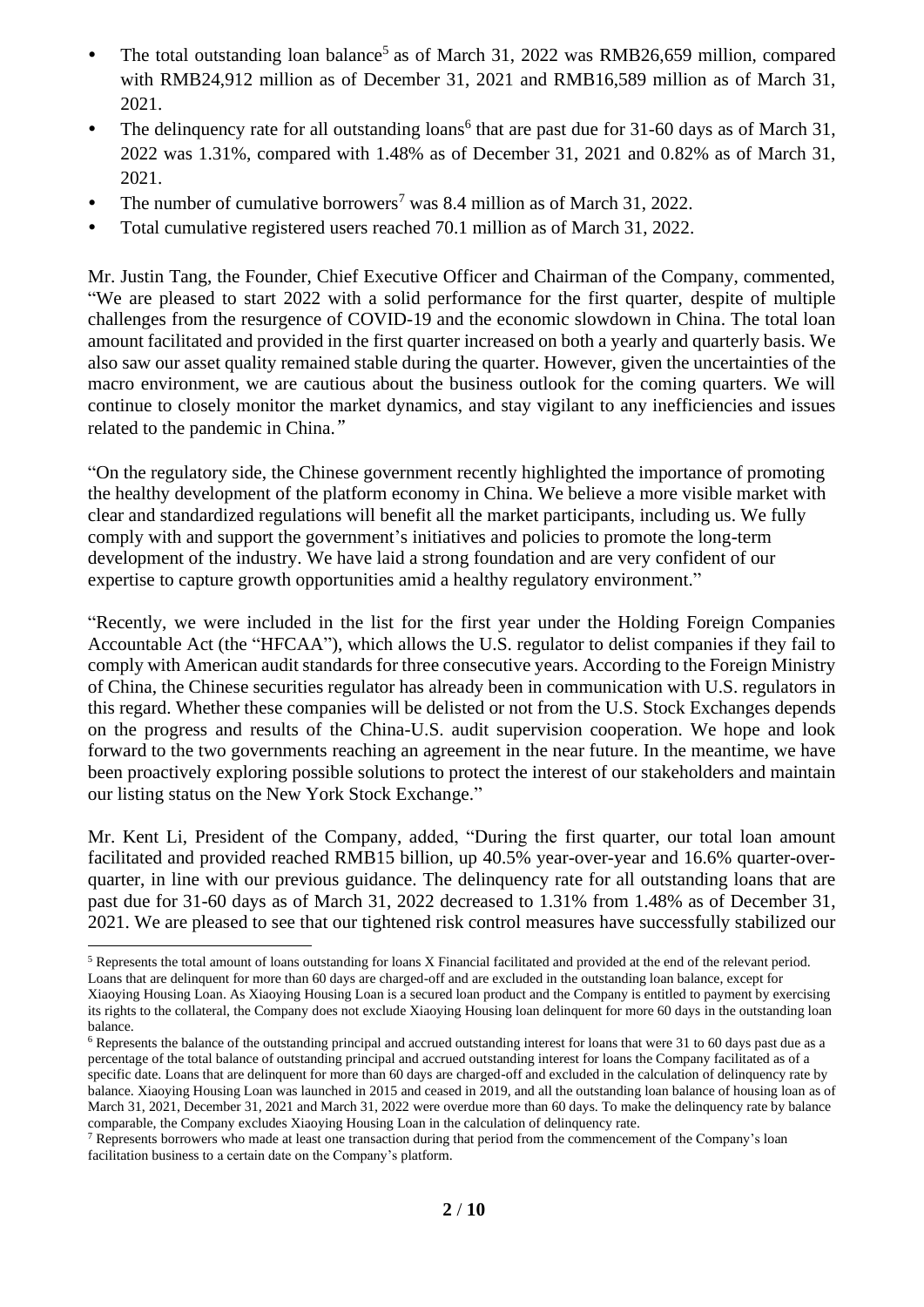asset quality amid the complex environment, and especially during the recent COVID-19 resurgence and lockdowns."

"In the meantime, we have been actively working with various partners to jointly explore new opportunities in the personal financing market. In the fourth quarter of 2021, we became an indirect minority shareholder of the Newup Bank of Liaoning("Newup Bank"). Since the second quarter of 2022, we have started to provide loan facilitation services to Newup Bank. Now we are in active discussions with Newup Bank to jointly design and develop products and programs that cater to the financing needs of small and micro-businesses, in line with the government's call to support the development of small and medium enterprises in China. We look forward to deepening our cooperation with Newup Bank by leveraging our extensive experience in the personal financing market, and our capabilities in cutting-edge and tech-driven risk control and assessments. We believe helping licensed financial institutions to grow their business will benefit both parties in the long term."

Mr. Frank Fuya Zheng, Chief Financial Officer of the Company, added, "We are pleased to see our top line increased 7.9% quarter-over-quarter sequentially in the first quarter. As per the guiding principles of the government, we are on track to further reduce the total borrowing cost of the borrowers, in order to jointly promote and stimulate economic growth. We have been stepping up our efforts to acquire more high-quality borrowers and securing a larger user base for long-term sustainable growth. This strategy has put some pressure on our bottom line due to our increased user acquisition costs, but we believe that a solid foundation of borrowers is critical to the long-term development of our business. We will continue to strengthen user acquisition while implementing disciplined cost control measures to deliver a balanced top line and bottom line growth."

## **First Quarter 2022 Financial Results**

**Total net revenue** in the first quarter of 2022 decreased by 2.0% to RMB888.4 million (US\$140.1 million) from RMB906.3 million in the same period of 2021, primarily due to a decrease in average total borrowing cost of the borrowers; and also partially offset by an increase in the total loan amount facilitated and provided this quarter compared with the same period of 2021.

*Loan facilitation service fees* in the first quarter of 2022 decreased by 26.5% to RMB508.7 million (US\$80.2 million) from RMB692.2 million in the same period of 2021, primarily due to a decrease in average total borrowing cost of the borrowers; and partially offset by an increase in the amount of loan facilitated compared with the same period of 2021.

*Post-origination service fees* in the first quarter of 2022 increased by 46.4% to RMB87.3 million (US\$13.8 million) from RMB59.7 million in the same period of 2021, primarily due to the cumulative effect of increased volume of loans facilitated in the previous quarters. Revenues from postorigination services are recognized on a straight-line basis over the term of the underlying loans as the services are being provided.

*Financing income* in the first quarter of 2022 increased by 75.9% to RMB231.3 million (US\$36.5) million) from RMB131.5 million in the same period of 2021, primarily due to an increase in average loan balances held by the Company as a result of the increase in total loan amount facilitated and provided in the first quarter of 2022 compared with the same period of 2021.

*Other revenue* in the first quarter of 2022 increased by 165.3% to RMB61.0 million (US\$9.6 million) from RMB23.0 million in the same period of 2021, primarily due to an increase in technology service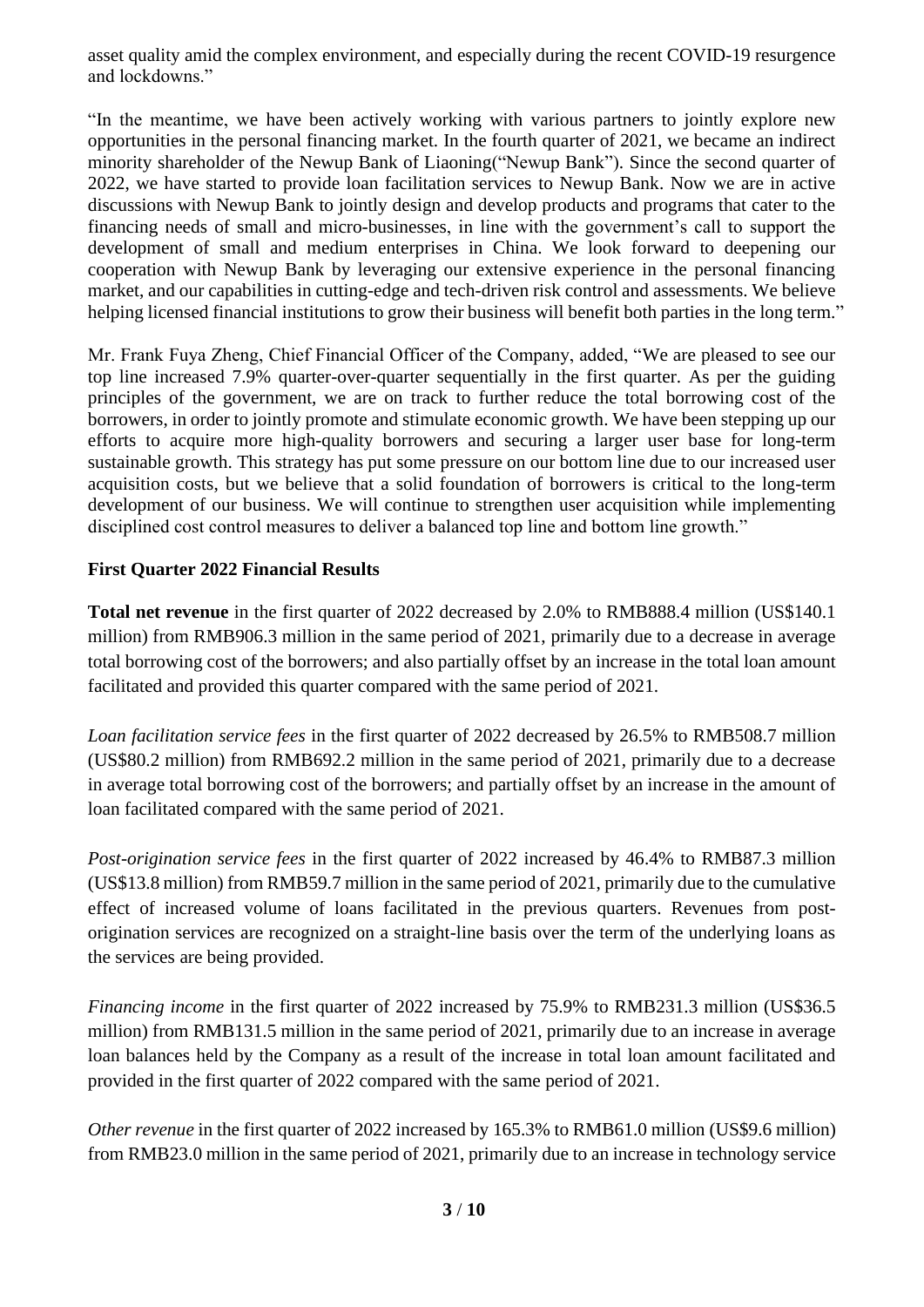fees received for providing assistant technology development services and referral service fee for introducing borrowers to other platforms.

**Origination and servicing expenses** in the first quarter of 2022 decreased by 18.9% to RMB464.5 million (US\$73.3 million) from RMB572.5 million in the same period of 2021, primarily due to a decrease in insurance fee paid to insurance company.

**General and administrative expenses** in the first quarter of 2022 increased by 6.6% to RMB45.3 million (US\$7.2 million) from RMB42.5 million in the same period of 2021, primarily due to an increase in consulting service fee expenses in the first quarter of 2022.

**Sales and marketing expenses** in the first quarter of 2022 increased by 2.9% to RMB4.7 million (US\$0.7 million) from RMB4.5 million in the same period of 2021, primarily due to an increase in marketing expenses resulting from the business expansion.

**Provision for accounts receivable and contract assets** in the first quarter of 2022 was RMB26.1 million (US\$4.1 million), compared with RMB17.3 million in the same period of 2021, primarily due to an increase in accounts receivable from facilitation services as a result of the increase in total loan facilitation amount in the first quarter of 2022 compared with the same period of 2021.

**Provision for loans receivable** in the first quarter of 2022 was RMB33.7 million (US\$5.3 million), compared with RMB26.6 million in the same period of 2021, primarily due to an increase in loans receivable held by the Company as a result of the increase in total loan amount facilitated and provided in the first quarter of 2022 compared with the same period of 2021.

**Income from operations** in the first quarter of 2022 was RMB314.1 million (US\$49.5 million), compared with RMB251.2 million in the same period of 2021.

**Income before income taxes and gain from equity in affiliates** in the first quarter of 2022 was RMB317.8 million (US\$50.1 million), compared with RMB224.4 million in the same period of 2021.

**Income tax expense** in the first quarter of 2022 was RMB181.0 million (US\$28.6 million), compared with RMB37.2 million in the same period of 2021.

**Net income** in the first quarter of 2022 was RMB139.9 million (US\$22.1 million), compared with RMB189.2 million in the same period of 2021.

**Non-GAAP adjusted net income** in the first quarter of 2022 was RMB153.9 million (US\$24.3 million), compared with RMB212.0 million in the same period of 2021.

**Net income per basic and diluted ADS** in the first quarter of 2022 was RMB2.52 (US\$0.40), and RMB2.46 (US\$0.39), compared with RMB3.48 and RMB3.42, respectively, in the same period of 2021.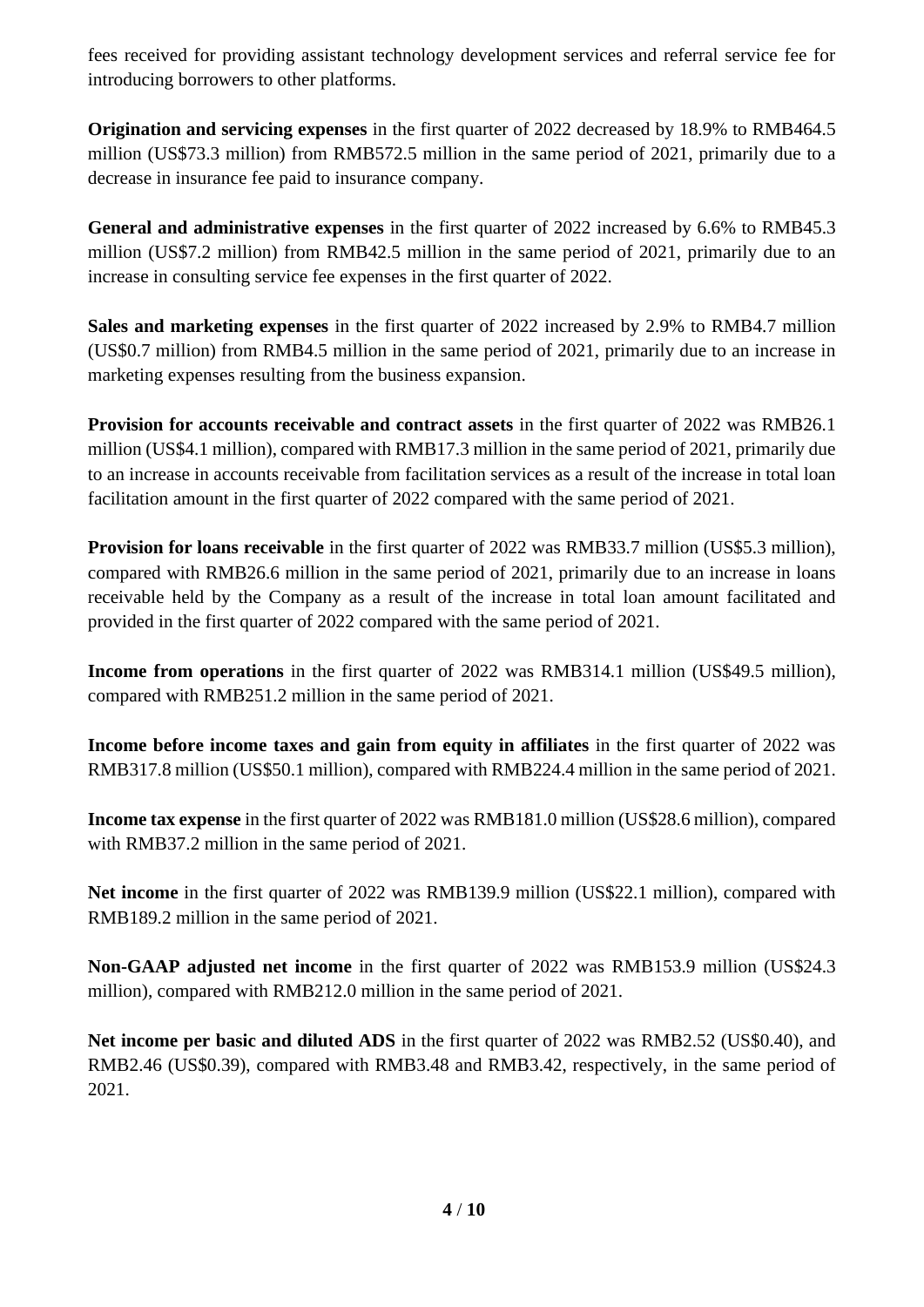**Non-GAAP adjusted net income per basic and diluted ADS** in the first quarter of 2022 was RMB2.76 (US\$0.44), and RMB2.70 (US\$0.43), compared with RMB3.90 and RMB3.84, respectively, in the same period of 2021.

**Cash and cash equivalents** was RMB649.2 million (US\$102.4 million) as of March 31, 2022, compared with RMB584.8 million as of December 31, 2021.

## **Business Outlook**

The Company expects total loan amount facilitated and provided for the second quarter of 2022 to be between RMB15.0 billion and RMB16.0 billion, and the range of increment in total loan amount facilitated and provided for 2022 to be from 15% to 25%. This forecast reflects the Company's current and preliminary views, which are subject to changes.

## **Conference Call**

X Financial's management team will host an earnings conference call at 7:00 AM U.S. Eastern Time on May 24, 2022 (7:00 PM Beijing / Hong Kong Time on the same day).

Dial-in details for the earnings conference call are as follows:

| <b>United States:</b>  | 1-888-346-8982 |
|------------------------|----------------|
| Hong Kong:             | 852-301-84992  |
| <b>Mainland China:</b> | 4001-201203    |
| International:         | 1-412-902-4272 |
| Passcode:              | X Financial    |

Please dial in ten minutes before the call is scheduled to begin and provide the passcode to join the call.

A replay of the conference call may be accessed by phone at the following numbers until May 31, 2022:

| <b>United States:</b> | 1-877-344-7529 |
|-----------------------|----------------|
| International:        | 1-412-317-0088 |
| Passcode:             | 5532680        |

Additionally, a live and archived webcast of the conference call will be available at http://ir.xiaoyinggroup.com.

#### **About X Financial**

X Financial (NYSE: XYF) (the "Company") is a leading online personal finance company in China. The Company is committed to connecting borrowers on its platform with its institutional funding partners. With its proprietary big data-driven technology, the Company has established strategic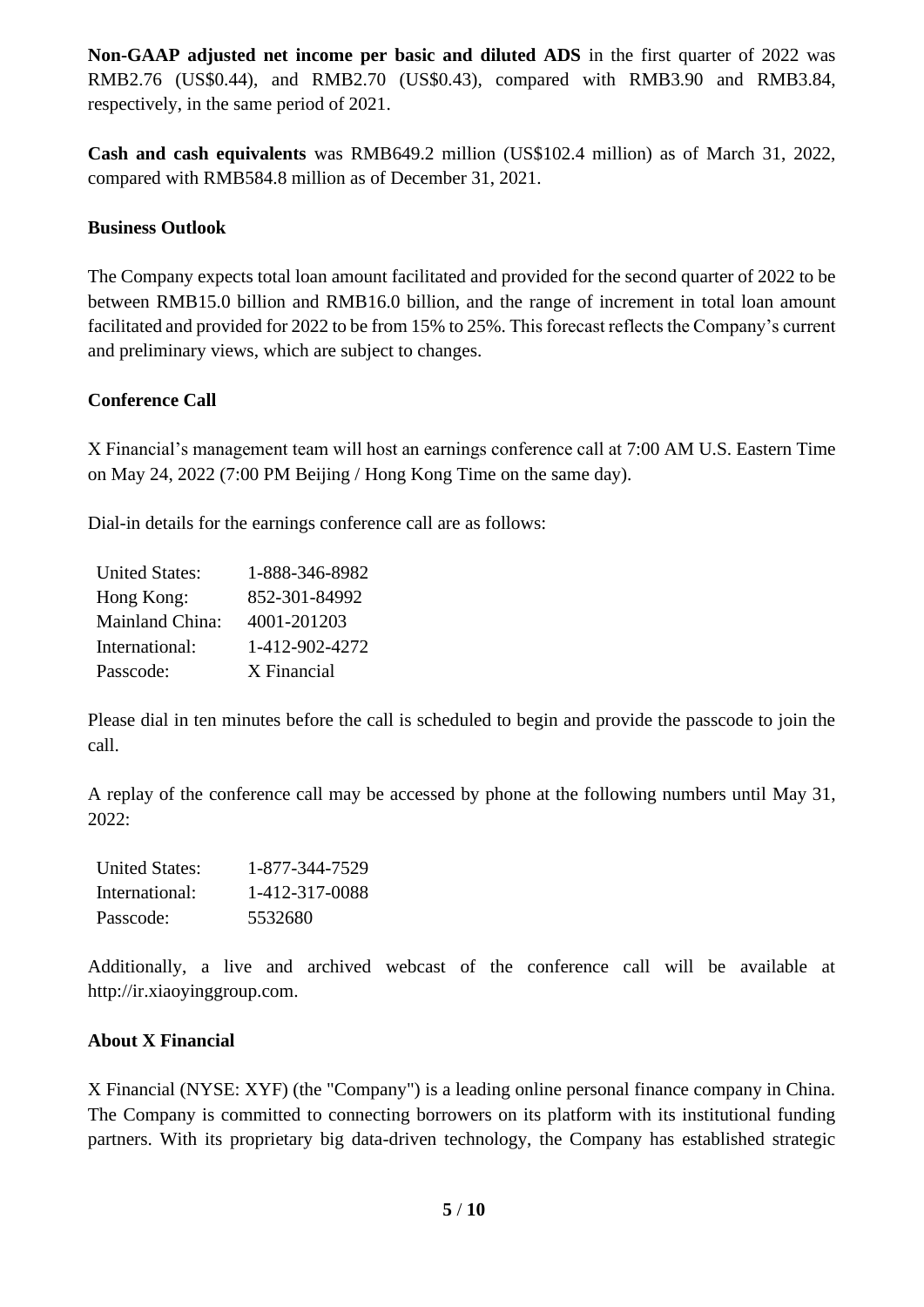partnerships with financial institutions across multiple areas of its business operations, enabling it to facilitate and provide loans to prime borrowers under a risk assessment and control system.

For more information, please visit: http://ir.xiaoyinggroup.com.

#### **Use of Non-GAAP Financial Measures Statement**

In evaluating our business, we consider and use non-GAAP measures as supplemental measures to review and assess our operating performance. We present the non-GAAP financial measures because they are used by our management to evaluate our operating performance and formulate business plans. We believe that the use of the non-GAAP financial measures facilitates investors' assessment of our operating performance and help investors to identify underlying trends in our business that could otherwise be distorted by the effect of certain income or expenses that we include in income (loss) from operations and net income (loss). We also believe that the non-GAAP measures provide useful information about our core operating results, enhance the overall understanding of our past performance and future prospects and allow for greater visibility with respect to key metrics used by our management in its financial and operational decision-making.

We use in this press release the following non-GAAP financial measures: (i) adjusted net income, (ii) adjusted net income per basic ADS, and (iii) adjusted net income per diluted ADS, each of which excludes income (loss) from financial investments and share-based compensation expense. These non-GAAP financial measures are not defined under U.S. GAAP and are not presented in accordance with U.S. GAAP. These non-GAAP financial measures have limitations as analytical tools, and when assessing our operating performance, investors should not consider them in isolation, or as a substitute for the financial information prepared and presented in accordance with U.S. GAAP.

We mitigate these limitations by reconciling the non-GAAP financial measures to the most directly comparable U.S. GAAP financial measures, which should be considered when evaluating our performance. We encourage you to review our financial information in its entirety and not rely on a single financial measure.

For more information on these non-GAAP financial measures, please see the table captioned "Reconciliations of GAAP and Non-GAAP results" set forth at the end of this press release.

#### **Exchange Rate Information**

This announcement contains translations of certain RMB amounts into U.S. dollars at specified rates solely for the convenience of the reader. Unless otherwise noted, all translations from RMB to U.S. dollars are made at a rate of RMB6.3393 to US\$1.00, the exchange rate set forth in the H.10 statistical release of the Board of Governors of the Federal Reserve System as of March 31, 2022.

#### **Safe Harbor Statement**

This announcement contains forward-looking statements within the meaning of Section 21E of the Securities Exchange Act of 1934, as amended. These forward-looking statements are made under the "safe harbor" provisions of the U.S. Private Securities Litigation Reform Act of 1995. These statements can be identified by terminology such as "will," "expects," "anticipates," "future," "intends," "plans," "believes," "estimates," "potential," "continue," "ongoing," "targets," "guidance" and similar statements. The Company may also make written or oral forward-looking statements in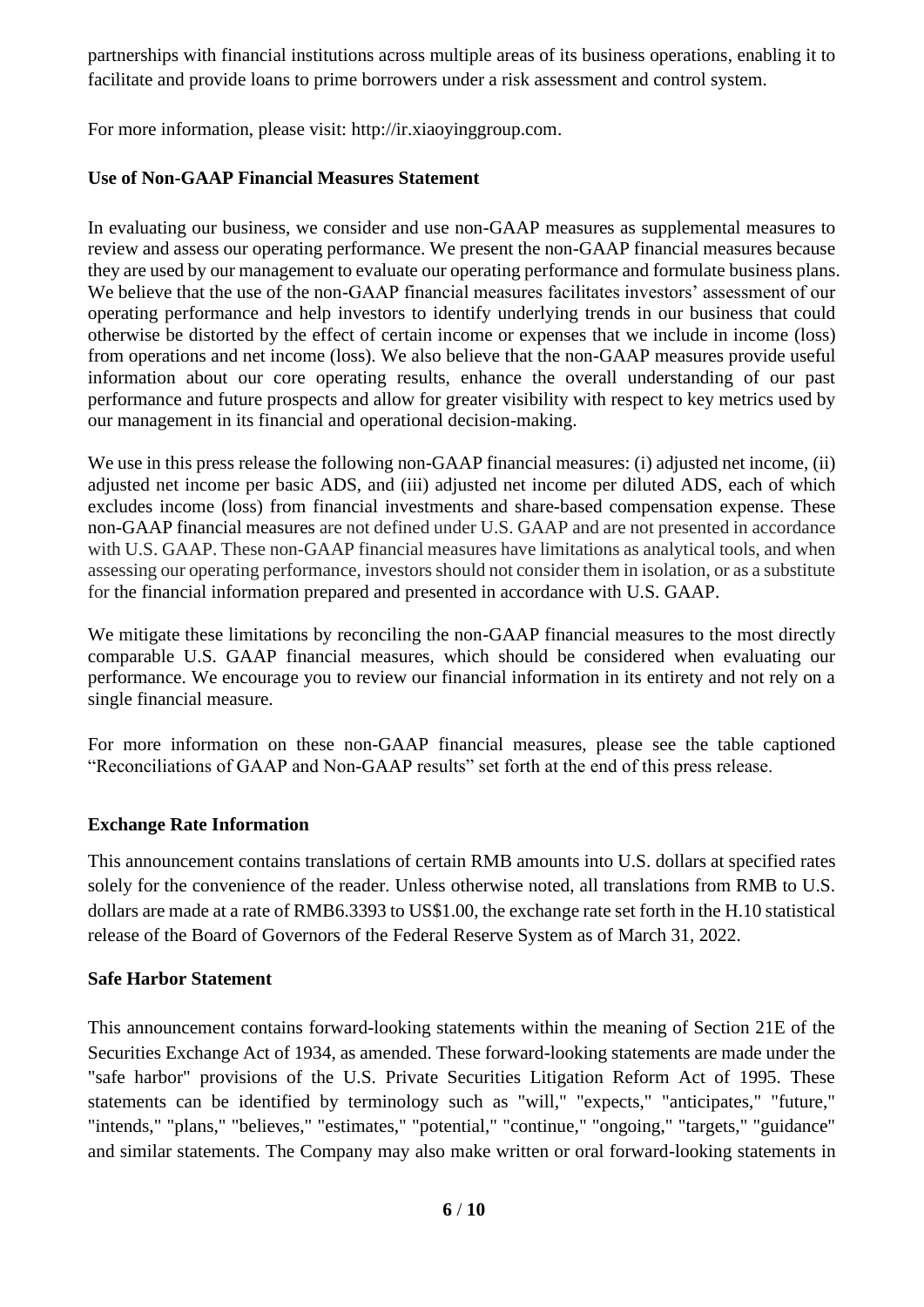its periodic reports to the U.S. Securities and Exchange Commission (the "SEC"), in its annual report to shareholders, in press releases and other written materials and in oral statements made by its officers, directors or employees to third parties. Any statements that are not historical facts, including statements about the Company's beliefs and expectations, are forward-looking statements that involve factors, risks and uncertainties that could cause actual results to differ materially from those in the forward-looking statements. Such factors and risks include, but not limited to the following: the Company's goals and strategies; its future business development, financial condition and results of operations; the expected growth of the credit industry, and marketplace lending in particular, in China; the demand for and market acceptance of its marketplace's products and services; its ability to attract and retain borrowers and investors on its marketplace; its relationships with its strategic cooperation partners; competition in its industry; and relevant government policies and regulations relating to the corporate structure, business and industry. Further information regarding these and other risks, uncertainties or factors is included in the Company's filings with the SEC. All information provided in this announcement is current as of the date of this announcement, and the Company does not undertake any obligation to update such information, except as required under applicable law.

#### **For more information, please contact:**

X Financial Mr. Frank Fuya Zheng E-mail: ir@xiaoying.com

Christensen

In China Mr. Eric Yuan Phone: +86-10-5900-1548 E-mail: eyuan@christensenir.com

In US Ms. Linda Bergkamp Phone: +1-480-614-3004 Email: lbergkamp@christensenir.com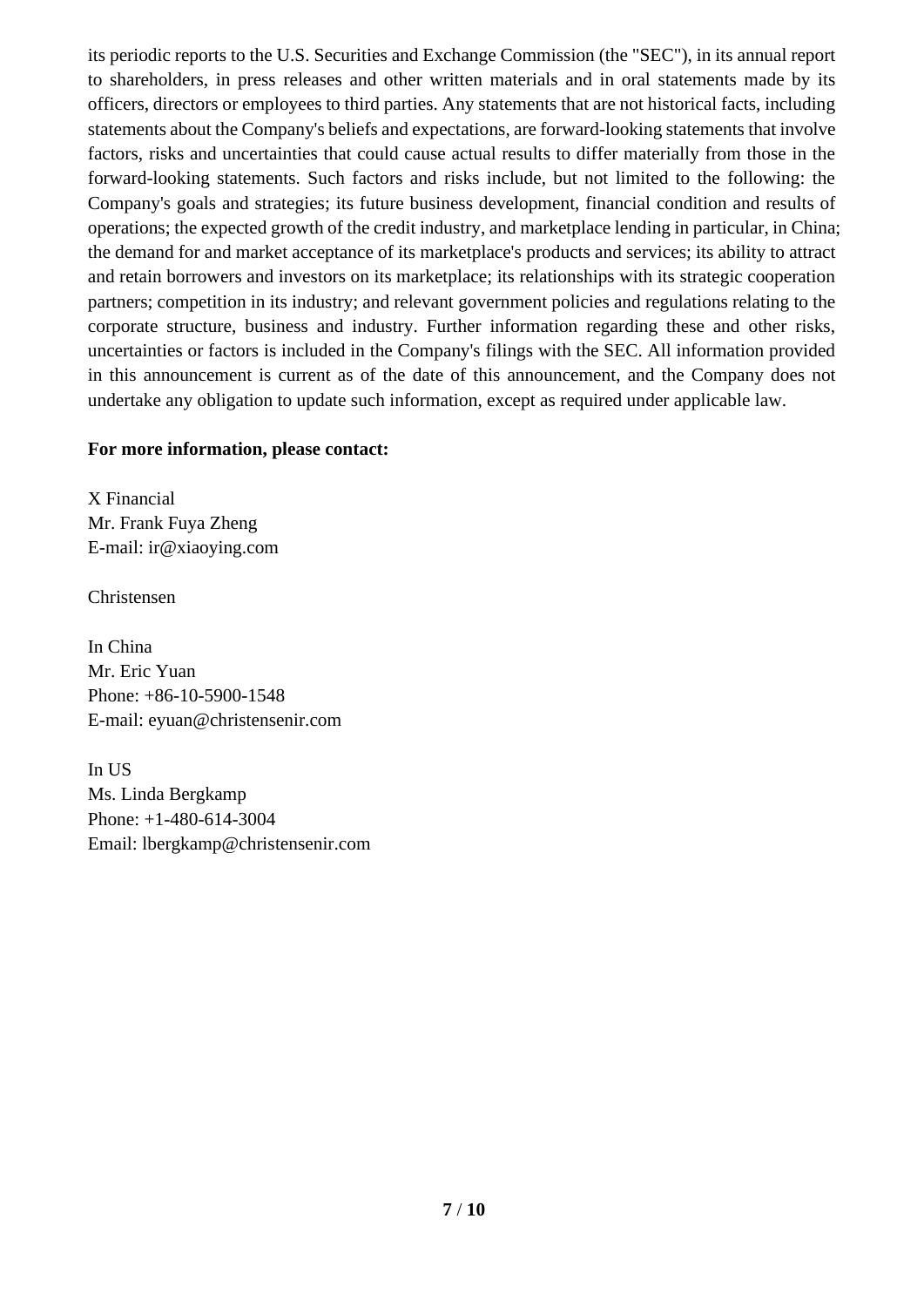#### **X Financial Unaudited Condensed Consolidated Balance Sheets**

| (In thousands, except for share and per share data)                        | As of December 31, 2021 | As of March 31, 2022 | As of March 31, 2022 |
|----------------------------------------------------------------------------|-------------------------|----------------------|----------------------|
| <b>ASSETS</b>                                                              | RMB                     | RMB                  | USD                  |
| Cash and cash equivalents                                                  | 584,762                 | 649,199              | 102,409              |
| Restricted cash                                                            | 407,276                 | 648,653              | 102,322              |
| Accounts receivable and contract assets, net                               | 747,480                 | 742,762              | 117,168              |
| Loans receivable from Xiaoying Credit Loans and Revolving Loans, net       | 2,484,073               | 3,202,026            | 505,107              |
| Loans at fair value                                                        | 389,679                 | 355,175              | 56,027               |
| Deposits to institutional cooperators, net                                 | 1,500,407               | 1,574,305            | 248,341              |
| Prepaid expenses and other current assets, net                             | 213,127                 | 83,404               | 13,157               |
| Financial guarantee derivative                                             | 11,817                  | 58,559               | 9,237                |
| Deferred tax assets, net                                                   | 274,869                 | 163,540              | 25,798               |
| Long-term investments                                                      | 560,038                 | 563,761              | 88,931               |
| Property and equipment, net                                                | 6,188                   | 4,842                | 764                  |
| Intangible assets, net                                                     | 36,817                  | 36,318               | 5,729                |
| Loan receivable from Xiaoying Housing Loans, net                           | 12,083                  | 11,583               | 1,827                |
| Financial investments                                                      | 82,844                  | 117,442              | 18,526               |
| Other non-current assets                                                   | 31,277                  | 25,644               | 4,045                |
| <b>TOTAL ASSETS</b>                                                        | 7,342,737               | 8,237,213            | 1,299,388            |
| <b>LIABILITIES</b>                                                         |                         |                      |                      |
| Payable to investors at fair value                                         | 462,714                 | 448,370              | 70,729               |
| Payable to institutional funding partners                                  | 1,487,379               | 2,158,426            | 340,483              |
| Financial guarantee derivative                                             | 565,953                 | 611,761              | 96,503               |
| Short-term bank borrowings                                                 | 166,500                 | 119,500              | 18,851               |
| Accrued payroll and welfare                                                | 44,605                  | 24,564               | 3,875                |
| Other tax payable                                                          | 219,544                 | 233,777              | 36,877               |
| Income tax payable                                                         | 117,148                 | 179,493              | 28,314               |
| Deposit payable to channel cooperators                                     | 21,012                  | 20,100               | 3,171                |
| Accrued expenses and other current liabilities                             | 268,967                 | 302,272              | 47,682               |
| Other non-current liabilities                                              | 12,019                  | 11,011               | 1,737                |
| <b>TOTAL LIABILITIES</b>                                                   | 3,365,841               | 4,109,274            | 648,222              |
| <b>Commitments and Contingencies</b><br><b>Equity:</b>                     |                         |                      |                      |
| Common shares                                                              | 207                     | 207                  | 33                   |
| Additional paid-in capital                                                 | 3,159,523               | 3,173,507            | 500,608              |
| Retained earnings                                                          | 810,856                 | 950,787              | 149,983              |
| Other comprehensive income                                                 | 6,310                   | 3,438                | 542                  |
| <b>Total X Financial shareholders' equity</b><br>Non-controlling interests | 3,976,896               | 4,127,939            | 651,166              |
| <b>TOTAL EQUITY</b>                                                        | 3,976,896               | 4,127,939            | 651,166              |
|                                                                            |                         |                      |                      |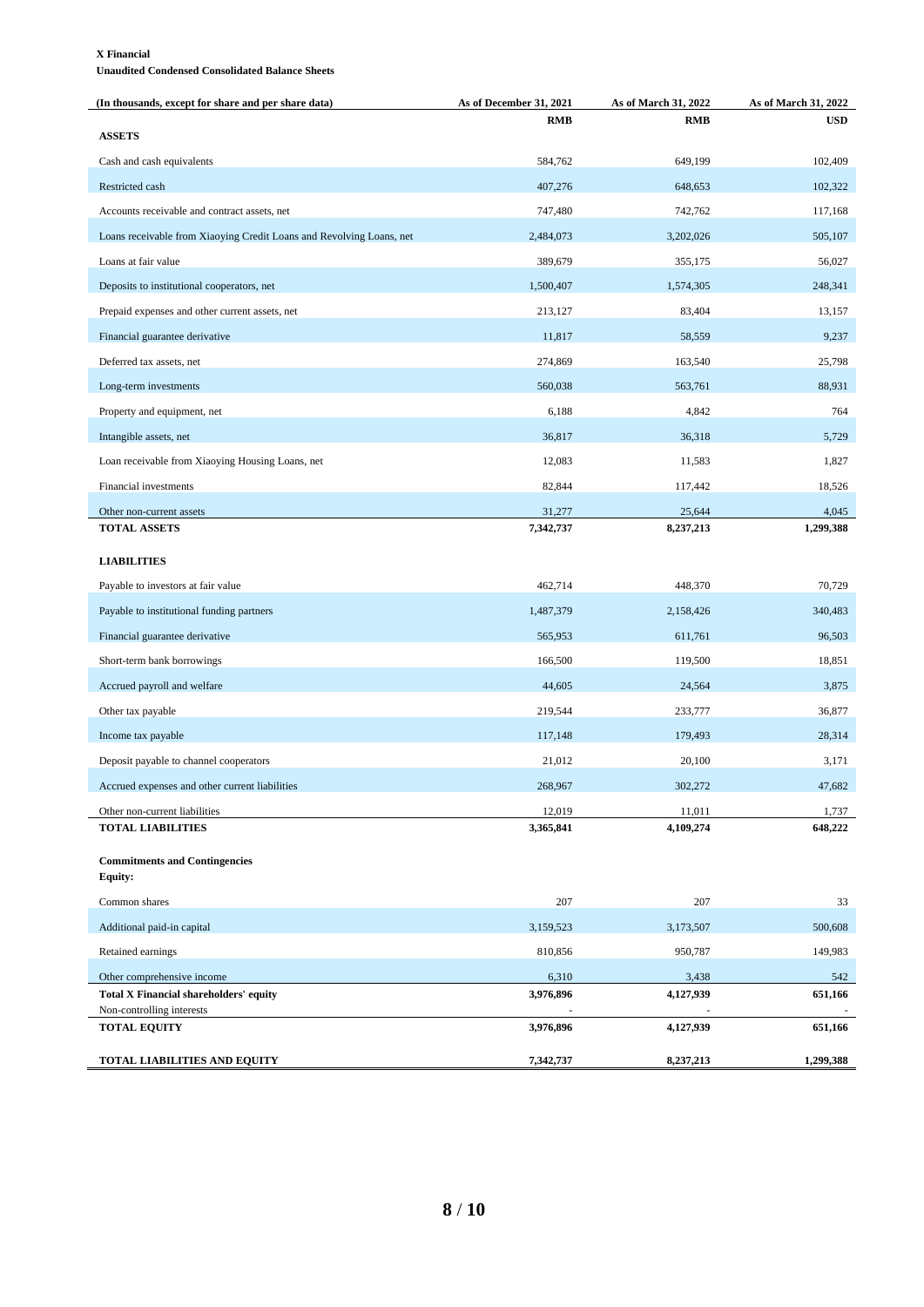#### **X Financial**

**Unaudited Condensed Consolidated Statements of Comprehensive Income**

|                                                                                                                   | Three Months Ended March 31,        |             |             |
|-------------------------------------------------------------------------------------------------------------------|-------------------------------------|-------------|-------------|
| (In thousands, except for share and per share data)                                                               | 2021                                | 2022        | 2022        |
|                                                                                                                   | RMB                                 | <b>RMB</b>  | <b>USD</b>  |
| Net revenues                                                                                                      |                                     |             |             |
| Loan facilitation service                                                                                         | 692,223                             | 508,703     | 80,246      |
| Post-origination service                                                                                          | 59,665                              | 87,344      | 13,778      |
| Financing income                                                                                                  | 131,452                             | 231,275     | 36,483      |
| Other revenue                                                                                                     | 23,009                              | 61,032      | 9,628       |
| <b>Total net revenue</b>                                                                                          | 906,349                             | 888,354     | 140,135     |
|                                                                                                                   |                                     |             |             |
| Operating costs and expenses:                                                                                     |                                     |             |             |
| Origination and servicing                                                                                         | 572,503                             | 464,499     | 73,273      |
| General and administrative                                                                                        | 42,534                              | 45,344      | 7,153       |
| Sales and marketing                                                                                               | 4,525                               | 4,658       | 735         |
| Provision for accounts receivable and contract assets                                                             | 17,255                              | 26,056      | 4,110       |
| Provision for loans receivable                                                                                    | 26,589                              | 33,740      | 5,322       |
| (Reversal of) provision for credit losses on deposits to institutional cooperators                                | (8,252)                             | 732         | 115         |
| Reversal of provision for credit losses for other financial assets                                                |                                     | (765)       | (121)       |
| <b>Total operating costs and expenses</b>                                                                         | 655,154                             | 574,264     | 90,587      |
|                                                                                                                   |                                     |             |             |
| <b>Income from operations</b>                                                                                     | 251,195                             | 314,090     | 49,548      |
| Interest income (expense), net                                                                                    | 2,330                               | 1,027       | 162         |
| Foreign exchange gain (loss)                                                                                      | (1,574)                             | 955         | 151         |
| Fair value adjustments related to Consolidated Trusts                                                             | 51                                  | 1,759       | 277         |
| Change in fair value of financial guarantee derivative                                                            | (33, 726)                           | (20, 133)   | (3,176)     |
| Other income (loss), net                                                                                          | 6,159                               | 20,118      | 3,174       |
|                                                                                                                   |                                     |             |             |
| Income before income taxes and gain from equity in affiliates                                                     | 224,435                             | 317,816     | 50,136      |
|                                                                                                                   |                                     |             |             |
| Income tax expense                                                                                                | (37,220)                            | (181, 035)  | (28, 558)   |
| Gain from equity in affiliates, net of tax                                                                        | 1,985                               | 3,150       | 497         |
| Net income                                                                                                        | 189,200                             | 139,931     | 22,075      |
| Less: net income attributable to non-controlling interests<br>Net income attributable to X Financial shareholders | $\overline{\phantom{a}}$<br>189,200 | 139,931     | 22,075      |
|                                                                                                                   |                                     |             |             |
| Net income                                                                                                        | 189,200                             | 139,931     | 22,075      |
| Other comprehensive income, net of tax of nil:                                                                    |                                     |             |             |
| Gain from equity in affiliates                                                                                    |                                     | 212         | 33          |
| Foreign currency translation adjustments                                                                          | 5,126                               | (3,084)     | (486)       |
| <b>Comprehensive income</b>                                                                                       | 194,326                             | 137,059     | 21,622      |
| Less: comprehensive income attributable to non-controlling interests                                              |                                     |             |             |
| Comprehensive income attributable to X Financial shareholders                                                     | 194,326                             | 137,059     | 21,622      |
|                                                                                                                   |                                     |             |             |
| Net income per share—basic                                                                                        | 0.58                                | 0.42        | 0.07        |
| Net income per share—diluted                                                                                      | 0.57                                | 0.41        | 0.06        |
|                                                                                                                   |                                     |             |             |
| Net income per ADS-basic                                                                                          | 3.48                                | 2.52        | 0.40        |
| Net income per ADS-diluted                                                                                        | 3.42                                | 2.46        | 0.39        |
|                                                                                                                   |                                     |             |             |
| Weighted average number of ordinary shares outstanding-basic                                                      | 324,668,619                         | 331,805,070 | 331,805,070 |
| Weighted average number of ordinary shares outstanding-diluted                                                    | 333,245,214                         | 339,603,359 | 339,603,359 |